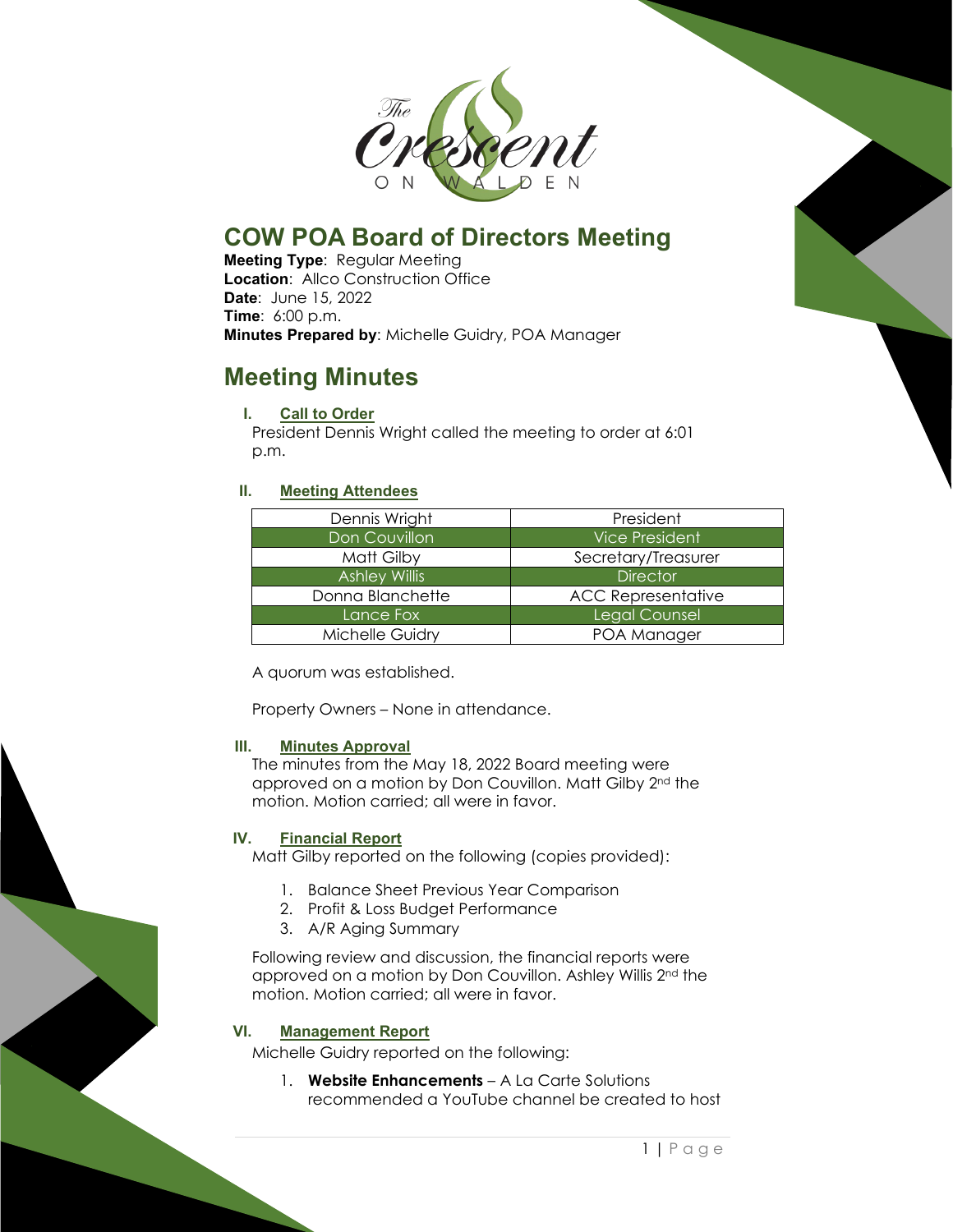the aerial footage video that showcases the neighborhood. Following discussion, Board unanimously agreed. Management will create channel and contact A La Carte Solutions to upload the video to the website.

#### **VII. Maintenance Report**

Don Couvillon reported on the following:

- 1. **Entergy Street Lights** Ongoing issue. Parts are still on backorder with Entergy.
- 2. **Street Repairs/Patchwork** Kriston Construction Company has completed the patch in the front area with asphalt and will be providing a quote to repair West Service Loop.
- 3. **Site Grading/Leveling** Roy Beard Construction is scheduled to begin construction on the Community Greenspace project within the next (2) weeks, weather permitting. Board discussion regarding a gazebo addition to the Community Greenspace to provide a shaded area for the residents utilize. Following discussion, Don Couvillon offered to provide a design sketch uniformed to resemble Summer Place.

#### **VIII. Architectural Control Committee Report**

Don Couvillon reported on the following:

- 1. **Homes Under Construction** There are (11) homes under construction, with (3) additional home starts planned for 2022.
- 2. **Lots for Sale** There are (2) lots currently for sale, of which, belong to the Declarant.

### **X. Discussion Items**

**4th of July Parade** – Event is confirmed to take place on July 3, 2022, at 5:00 p.m. The Beaumont Fire Department and Beaumont Police (off-duty officer) have been reserved to participate in the event. Complimentary food, beverages, music, and prizes will be provided. Management will send property owners details via email and through Facebook group page to submit their RSVP's.

### **XI. Other Business**

Board discussion regarding the condition of the ponds. Following discussion, an allotment of up to \$3,500.00 to have Pond Doctor remove the silt and rebank the ponds was approved on a motion by Matt Gilby. Don Couvillon 2nd the motion. Motion carried; all were in favor.

Board discussion regarding promotion for the open positions on the Board. Following discussion, Board unanimously agreed to coordinate a meeting with Tom Harrison to discuss Declarant/Board transition process. Board will inform Management when to begin promotion.